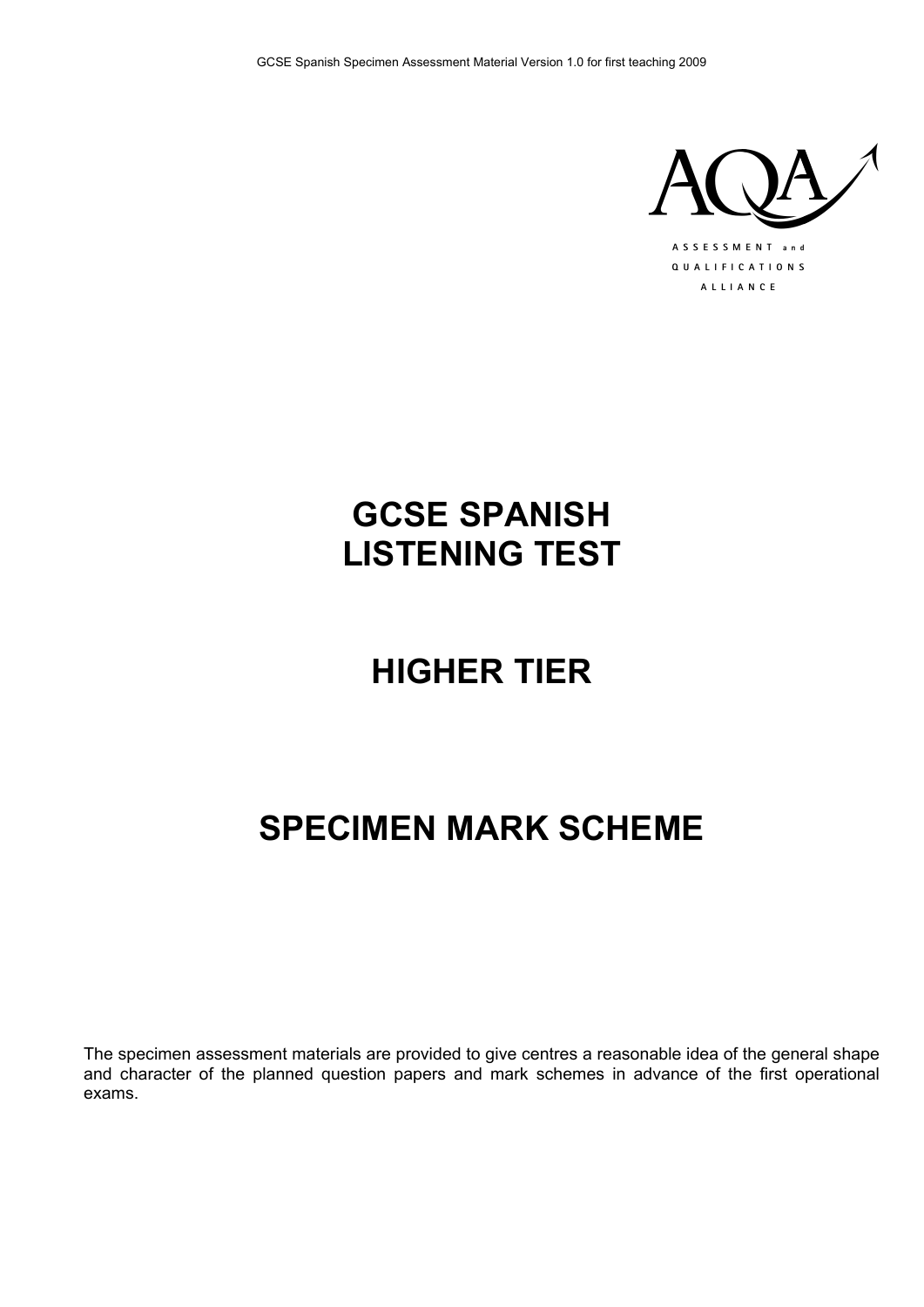## **LISTENING TESTS**

### *Notes on the Marking Scheme*

#### *Non-verbal Answers*

Follow the mark scheme as set out.

### *Verbal Answers*

- 1. The basic principle of assessment is that candidates should gain credit for what they know, understand and can do. The following guidance should be borne in mind when marking.
	- (a) Credit should be given for all answers which convey the key idea required intelligibly and without ambiguity. A separate assessment of spelling, punctuation and grammar is not required on these papers because of the nature of the answers. However, these aspects are an integral part of assessing communication and marks cannot be awarded where errors in spelling, punctuation or grammar lead to a failure to communicate the required information **without ambiguity**.
	- (b) Where a candidate has given alternatives or additional information in an answer, the following criteria should be applied:
		- if the alternative/addition does not contradict the key idea or make it ambiguous, **accept**;
		- if the alternative/addition contradicts the key idea or makes it ambiguous, **reject**.
	- (c) Where numbered lines are given within a question/section of a question, credit should be given for correct answers, no matter which line they appear on.
	- (d) Where a question has more than one **section**, a candidate may include as part of the answer to one section the information required to answer another section. For instance, the information required to answer section (b) might be given as part of the answer to section (a). In such cases, credit should be given for having answered section (b), provided that no incorrect answer has been given for that section in the correct place.
	- (e) Where a question or part of a question carries more than one mark, candidates are given credit for all the correct answers they give, even if they have given incorrect answers as well, except where any of the latter contradicts a correct answer that they have given.
- 2. ................ means that these are acceptable alternative answers. (.....) means that this information is not needed for full marks.
- 3. In questions where candidates are asked to name, for example, three types of vegetable sold in the market, only the first three items they write down should be considered.
- 4. Accept
	- T/F/?
	- Target language equivalent as instructed in rubric (eg. V/F/PM)
	- $J/X/?$
	- a mix and match approach using the above, where the response is clear and unambiguous (eq.  $\overline{T}$  and  $\overline{V}$  are both used by the candidate).
- 5. In multiple choice questions where candidates must choose one letter or number, they should automatically get no mark awarded if they give more than one. If the rubric instructs them to write one letter or number in the box and they do so, but write a second letter or number outside the box too, then the answer in the box should be considered.
- 6. No mark scheme can cover all possible answers. When in doubt:
	- look for the key idea, where this is appropriate.
	- **NFP** = no further penalty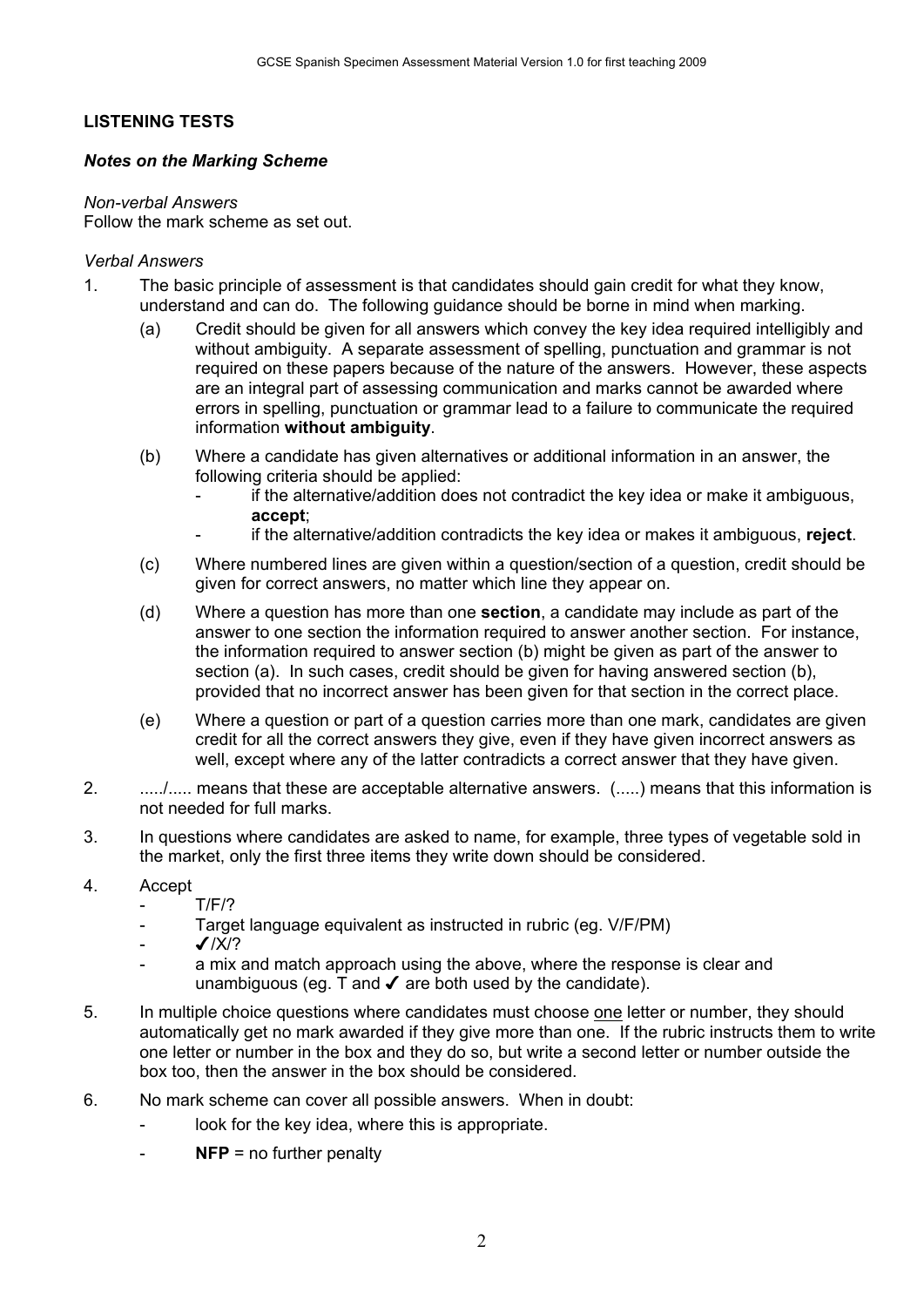| <b>Question</b>  | <b>Key Concept</b>                                                                        | <b>Accept</b>                                                                              | <b>Reject</b>                | <b>Mark</b>  |
|------------------|-------------------------------------------------------------------------------------------|--------------------------------------------------------------------------------------------|------------------------------|--------------|
| 1(a)             | $P+N$                                                                                     |                                                                                            |                              | 1            |
| 1(b)             | N                                                                                         |                                                                                            |                              | 1            |
| 1 <sub>(c)</sub> | P                                                                                         |                                                                                            |                              | 1            |
| 1(d)             | N                                                                                         |                                                                                            |                              | 1            |
| 2(i)             | B                                                                                         |                                                                                            |                              | 1            |
| (ii)             | It's for old people                                                                       |                                                                                            |                              | 1            |
| 3(a)             | A                                                                                         |                                                                                            |                              | 1            |
| 3(b)             | C                                                                                         |                                                                                            |                              | 1            |
| 3 <sub>(c)</sub> | B                                                                                         |                                                                                            |                              | 1            |
| 4(a)             | E                                                                                         |                                                                                            |                              | 1            |
| 4(b)             | D                                                                                         |                                                                                            |                              | 1            |
| 4(c)             | A                                                                                         |                                                                                            |                              | 1            |
| 4(d)             | $\mathsf C$                                                                               |                                                                                            |                              | 1            |
| 5(a)             | B                                                                                         |                                                                                            |                              | 1            |
| 5(b)<br>5( c)    | C<br>A                                                                                    |                                                                                            |                              | 1<br>1       |
| 5(d)             | A                                                                                         |                                                                                            |                              | 1            |
|                  |                                                                                           |                                                                                            |                              |              |
| 6 $(a)$ $(i)$    | Girlfriend/boyfriend                                                                      | Girlfriend (on its<br>own)<br>Boyfriend (on its<br>own)<br>Couple<br>Partner               | Wife/Husband                 | 1            |
| 6 $(a)$ $(ii)$   | Pedro wants to get<br>married (and she<br>doesn't)                                        | She doesn't want to<br>get married<br>Marriage would<br>change their<br>relationship       |                              | 1            |
| 6(b)             | Fun/ wants to have a<br>good time<br>(1 mark)                                             | doesn't want to<br>make important<br>decisions (like<br>having children,<br>where to live) |                              | 1            |
|                  | wants to enjoy the<br>relationship without<br>too much<br>responsibility<br>$(1$ mark $)$ |                                                                                            | She doesn't<br>want children | $\mathbf{1}$ |
| 7(a)             | B                                                                                         |                                                                                            |                              | 1            |
| 7(b)             | D                                                                                         |                                                                                            |                              | 1            |
| 8(a)             | F                                                                                         |                                                                                            |                              | 1            |
| 8(b)             | D                                                                                         |                                                                                            |                              | 1            |